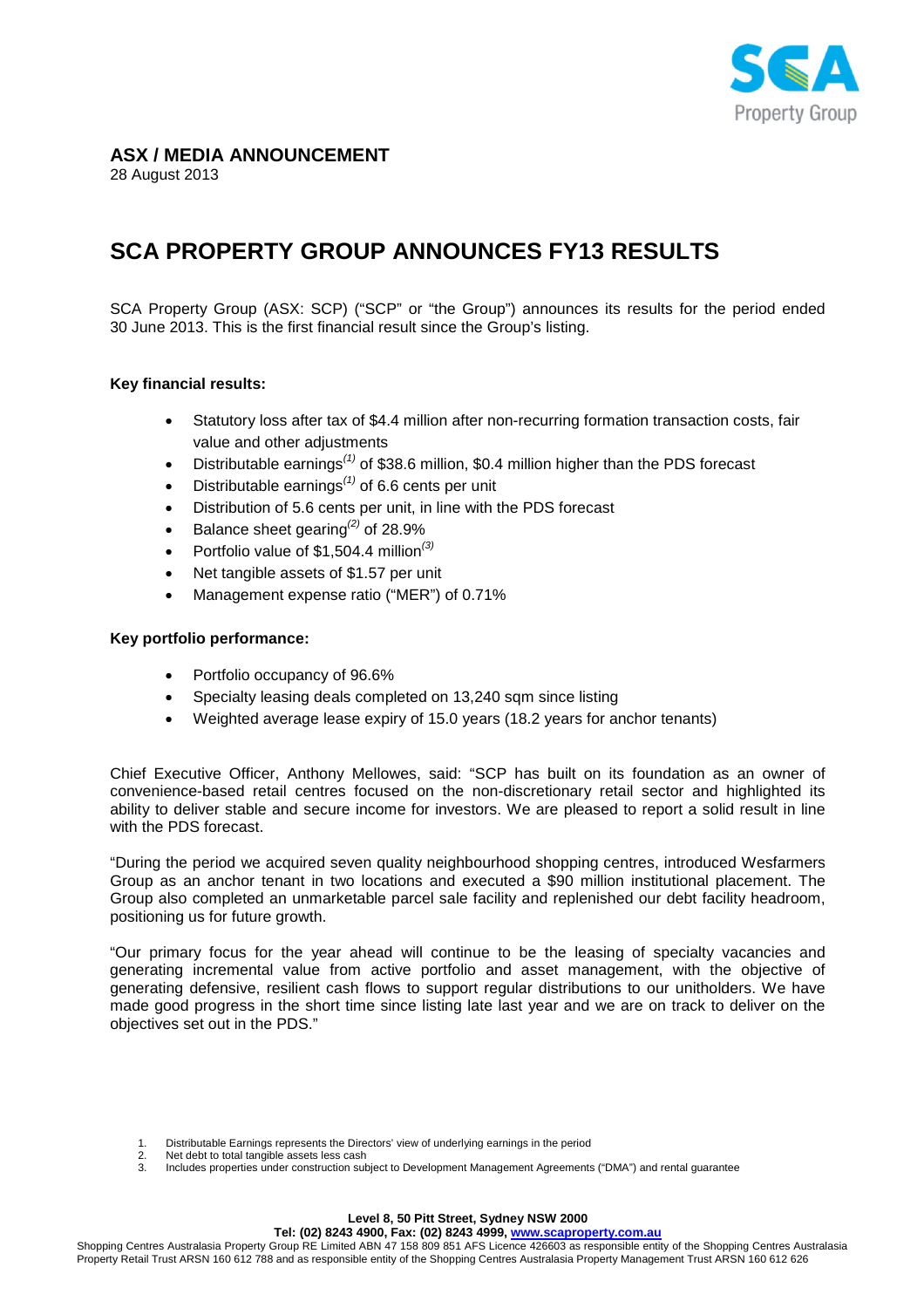# **Financial result in line with PDS**

The Group recorded a statutory loss after tax of \$4.4 million after non-recurring formation transaction costs, fair value and other adjustments.

Distributable earnings after tax was \$38.6 million, \$0.4 million higher than the forecast set out in the Product Disclosure Statement dated 5 October 2012 ("PDS"). A distribution of 5.6 cents per unit has been declared, in line with the PDS forecast.

Rental income for the period was \$59.3 million which was lower than the PDS forecast of \$63.2 million due to delays in settlements for some of the properties and lower than forecast rent from specialty tenants. The difference was offset by higher rental reimbursement receipts*(4)* and higher Site Access Fees.

Rental reimbursement receipts*(4)* were higher than the PDS forecast mainly due to the receipt of compensation from Woolworths Limited relating to rent-free periods provided to tenants prior to the Group's establishment and a longer than anticipated time taken for specialty stores to commence trading after agreeing lease terms. The Group is focused on reducing the time taken to open specialty stores in line with industry averages and has implemented initiatives such as bringing leasing and lease administration functions in-house.

Net interest expense for the period was \$1.5m lower than the PDS forecast as a result of delays in property settlements (\$0.7 million) and lower cost of debt due to entering into more favourable interest rate swap agreements (\$0.8 million).

Despite a small net increase in property valuations in FY13, the write-off of property acquisition costs and transaction costs associated with the portfolio acquisition in June 2013 resulted in a small decline in the Group's net tangible assets ("NTA") to \$1.57 per unit from \$1.58 at listing.

#### **Strong sales growth in non-discretionary retail segment**

Anchor tenants in the Australian portfolio with a trading history of more than 24 months delivered 8.1% sales growth over the last 12 months<sup>(5)</sup>. This result reflects the location of centres in predominantly growth corridors characterised by strong population growth, the relatively young age of the assets with an average age of 3.1 years, and the resilience of the non-discretionary retail sector. While sales growth is likely to moderate to more normalised levels over time, the strong foot-traffic is a key attraction to retailers and provides a solid base to deliver on the specialty leasing program.

#### **Solid specialty leasing**

SCP has entered into leasing transactions on 13,240 sqm of specialty store space since listing late last year, with approximately 11,500 sqm of specialty store space left to lease to reach stabilised occupancy levels. Portfolio occupancy increased from 95% to 96.4% on a same-store basis for the completed portfolio. In addition, the integration of 10 newly-completed properties and the portfolio acquisition in June 2013 has resulted in portfolio occupancy of 96.6% as at 30 June 2013.

The Group's leasing strategy is to ensure we are securing the right tenant for the right location in order to create a sustainable and long-term tenant mix to optimise the performance of the portfolio.

#### **Portfolio overview**

SCP's portfolio comprises 75 shopping centres anchored by long-term leases to high quality tenants with a weighted average lease expiry of 15 years. The portfolio is valued at \$1,504.4 million with 96.6% occupancy at 30 June 2013. Nearly half the portfolio is located in growth corridors and largely comprises convenience-based neighbourhood centres with a strong weighting to the non-discretionary retail segment, with anchor tenants representing 62% of gross income.

Cash receipts from rental guarantee and reimbursement of rent-free

<sup>5.</sup> For Australian centres with greater than 24 months trading history, excludes portfolio acquisition in June 2013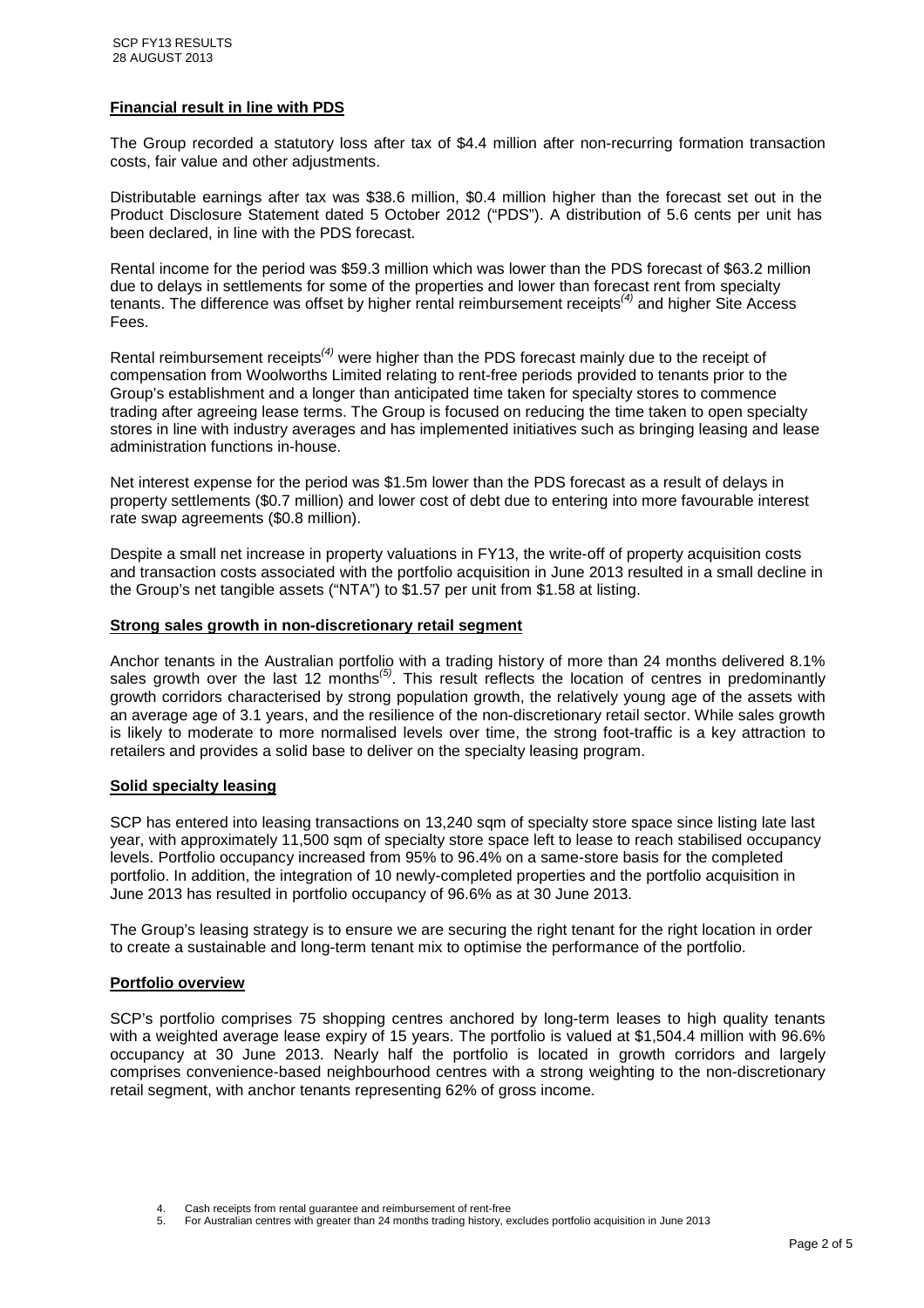# *Australian portfolio*

The Australian portfolio is geographically diverse being located across 5 states. It comprises 62 neighbourhood and sub-regional shopping centres and freestanding properties, including three assets under construction as at 30 June 2013.

The portfolio delivered net operating income of \$47.4 million in FY13, with the majority generated by convenience-based neighbourhood shopping centres. The total value of Australian investment properties as at 30 June 2013 was \$1,330.2 million, including \$119.7 million in properties under construction.

During FY13, 17 properties were independently valued. This represented 39% of the Australian portfolio by value – excluding the seven assets acquired in June 2013 – and resulted in a positive \$1.4 million revaluation predominately attributable to increased net operating income estimates. This included six development properties completed during FY13. The weighted average capitalisation rate of 8.11% for the Australian portfolio remains unchanged from the last independent valuation. The balance of the portfolio was internally valued with no change in value adopted against the last independent valuation which took place at the time of listing.

In addition, the portfolio of seven properties acquired in June 2013 was at independent valuation with a weighted average capitalisation rate of 7.78%. The slightly tighter capitalisation rate for this portfolio compared to the Australian portfolio was predominately attributable to the more mature nature of the properties providing net income growth.

# *New Zealand portfolio*

The New Zealand portfolio comprises 13 freestanding properties and neighbourhood shopping centres located throughout New Zealand. The portfolio delivered net operating income of \$6.4 million in FY13, with the majority generated by freestanding shopping centres.

The total value of New Zealand investment properties as at 30 June 2013 was \$174.2 million. This excludes the settlement of the neighbourhood shopping centre at St James which was delayed at the time of the Group's listing and is expected to settle in October 2013*(6)* .

During FY13, all four of the development properties completed during the period were independently valued, representing 34% of the New Zealand portfolio. The weighted average capitalisation rates for these properties tightened slightly from 7.96% to 7.88% however this was offset by an increase in statutory outgoings for these newly-completed properties resulting in a small valuation decline of \$0.2 million. The balance of the New Zealand portfolio was internally valued with no change in value adopted since the last independent valuation at the time of listing.

#### *Newly-completed development properties*

During FY13, ten new shopping centres were completed and commenced trading achieving an average occupancy of 97.1% as at 30 June 2013. These centres were Fairfield Heights (NSW), Brookwater Village (NSW), Cabarita (NSW), Highett (VIC), Walkerville (SA) and Margaret River (WA) in Australia, and Tawa, Newtown, Bridge Street and Stoddard Road in New Zealand.

The completion of these centres was subject to the Development Management Agreements ("DMA") with the acquisition price based on an independent valuation on a completed basis. While the properties are under construction, the Group benefits from Site Access Fee payments equal to the independent valuation capitalisation rate multiplied by the initial payment and paid monthly. During FY13, the Group received \$6.8 million in Site Access Fees, slightly higher that the PDS forecast for the same period of \$6.4 million largely due to a delay in completion of the neighbourhood centre at Margaret River, Western Australia.

The sub-regional shopping centre in Lilydale, Victoria featuring Woolworths, Big W and Aldi as anchor tenants supported by 53 specialty stores was completed and commenced trading on 31 July 2013 as anticipated. Rental levels achieved are broadly in line with PDS forecast with occupancy of 95%. The centre, and the other recently completed development properties, are covered by the rental guarantee from Woolworths Limited for two years from the date of completion.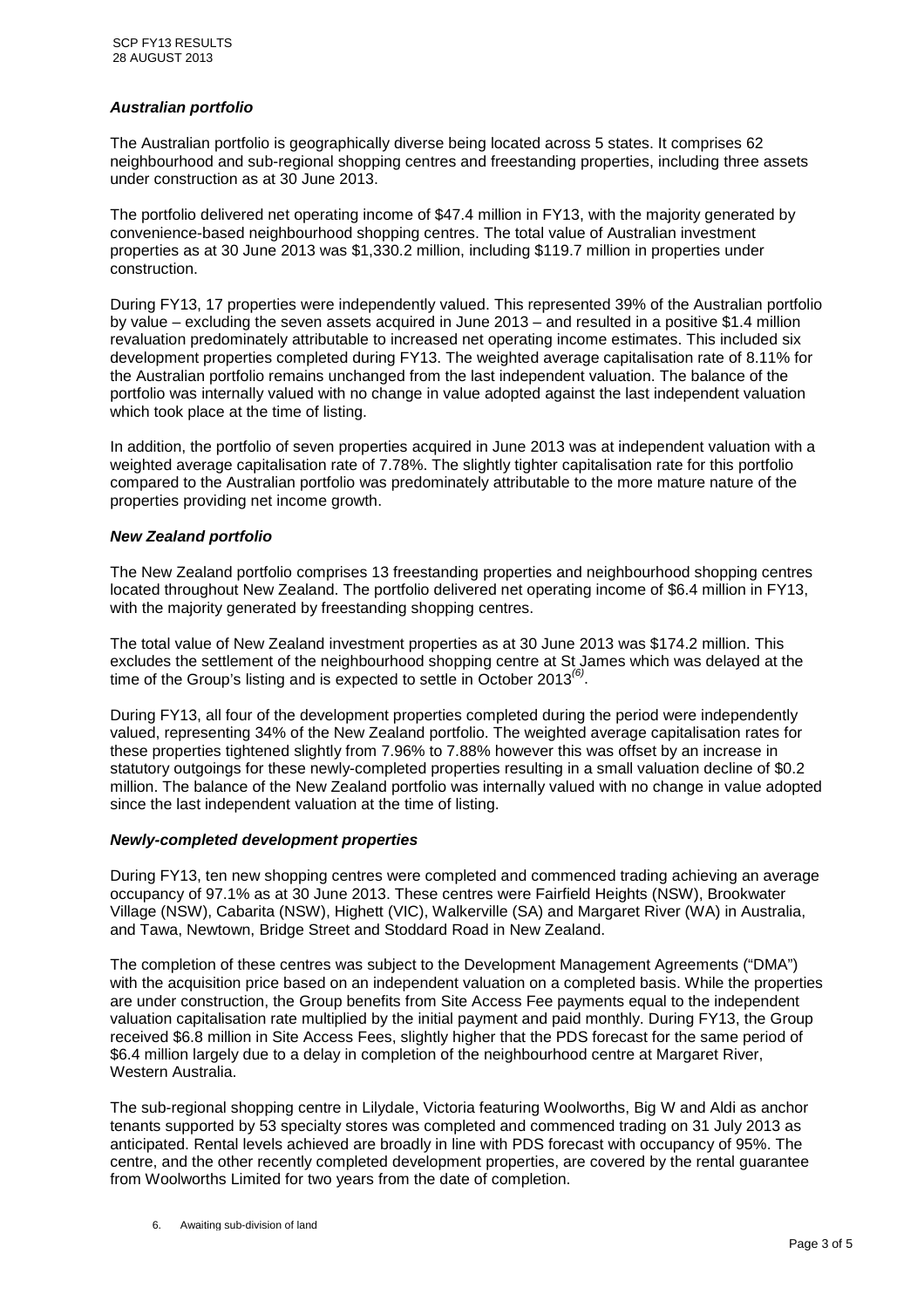A further two centres remain under construction. Katoomba Marketplace, NSW, is due for completion in March 2014, and the completely refurbished neighbourhood centre at Greystanes, NSW, is due for completion in October 2014, with a final payment of \$33 million in aggregate due upon completion.

# *Successful acquisition drives portfolio and income growth*

In June 2013 the Group acquired a portfolio of seven mature neighbourhood shopping centres in an offmarket transaction with a private investment group for \$135.8 million. The acquisition was funded by a \$90 million institutional placement and by drawing on existing debt facilities.

The acquisition is expected to be accretive to the Group's future earnings and property income profile, given the mature nature of the centres with an average age of 11 years and most anchor tenants are achieving sales levels close to or above their turnover rent thresholds. Specialty tenants have fixed annual rental increases of close to 4% per annum.

The acquisition demonstrated the Group's ability to originate accretive off-market transactions that complement the existing portfolio and take advantage of its internal management.

# **Financial Management**

The Group maintains a prudent approach to managing the balance sheet. Gearing is 28.9% as at 30 June 2013 which is comfortably within the policy range of 25%-40%. At 30 June 2013, the Group had cash and undrawn facilities of \$107.8m. The Group's unsecured bank facilities were extended in July 2013 from \$550m to \$600m, a \$50m increase to position the Group to complete the remaining development property purchases in the coming year. The weighted average debt maturity of the bank facilities is 3.6 years.

As at 30 June 2013, 78% of the Group's debt was fixed or hedged.

# **Resilient cash flows to support secure, regular distributions**

SCP's investment objective is to provide investors with a defensive and stable income stream to support regular distributions by investing in a geographically-diverse portfolio of convenience-based retail centres, with a strong weighting toward the non-discretionary retail segment and anchored by long term leases to quality tenants.

The distribution policy reflects this with a target payout ratio of 85-95% of Distributable Earnings after taking into account an allowance for structural vacancy during the period of the rental guarantee as well as prudently allowing for ongoing future capital expenditure.

#### **Strategy and outlook**

The key priority for the Group remains driving net operating income growth through the leasing of specialty vacancies in the existing portfolio. Based on progress to date and the pipeline of leasing deals, the Group is on track to achieve forecast stabilised occupancy levels at the end of the rental guarantee period.

While growth opportunities through accretive acquisitions will be evaluated where possible, the Group is also focused on generating incremental net income growth by optimising the performance of the existing portfolio. Initiatives include the internalisation of the leasing function, achieving more cost-effective asset management through scale, identifying incremental income opportunities and working with our external property managers and contractors to maximise efficiencies within the portfolio.

In addition, the Group is focused on integrating the newly-completed shopping centre in Lilydale, Victoria and two other properties under construction into the portfolio during FY14 and FY15.

# **Earnings guidance**

FY14 Distributable Earnings guidance remains unchanged at 12.2 cents per unit, and Distribution guidance remains unchanged at 10.8 cents per unit.